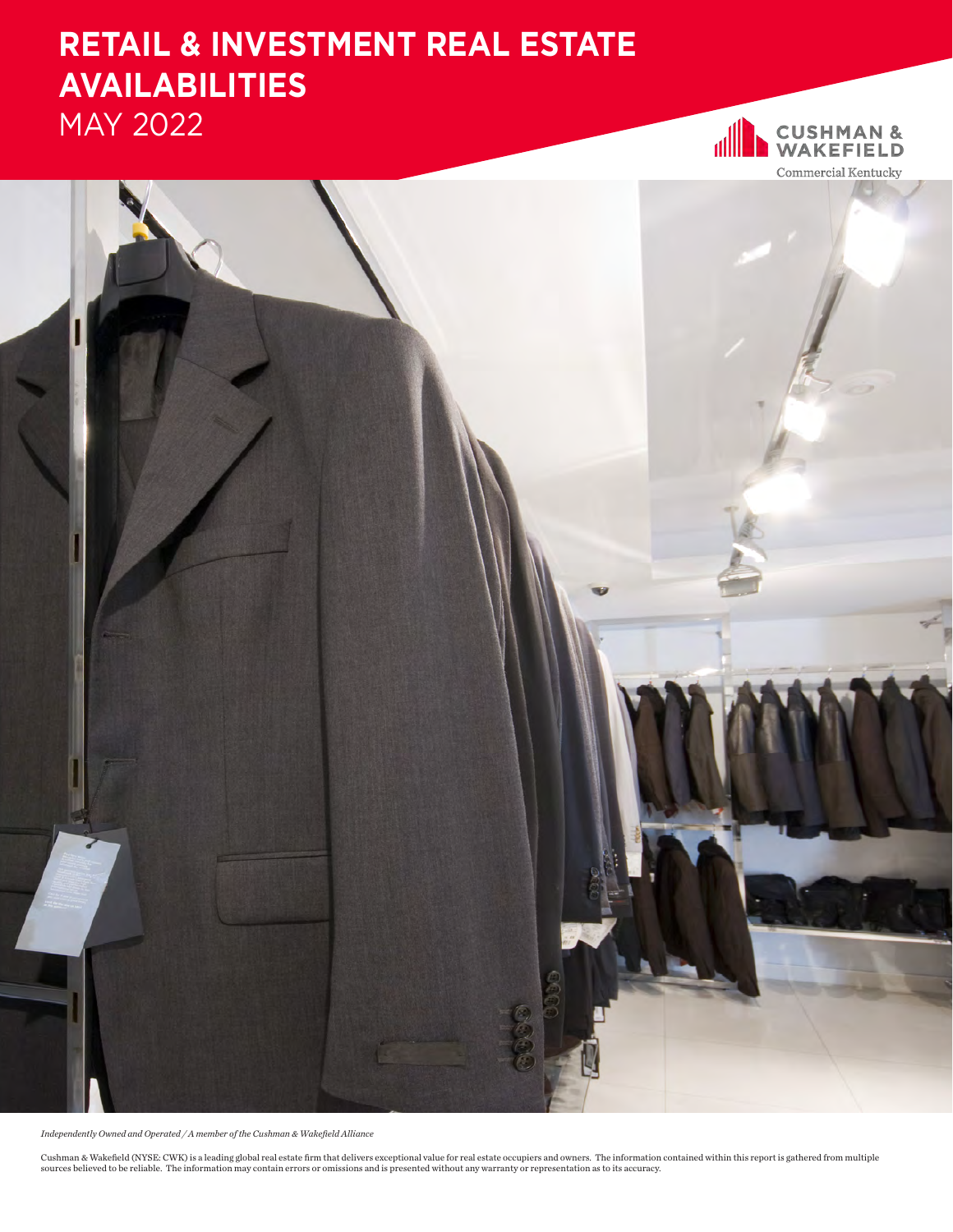

#### **Submarket: Bardstown Road**

#### **614 Barret Avenue**



#### **Submarket: Hurstbourne / Plainview**

#### **Landis Lakes TownCenter**



### **Submarket: Okolona**

## **4313 Preston Highway**



|             | Louisville, KY                                                 |
|-------------|----------------------------------------------------------------|
| Highlights: |                                                                |
|             | 12,474 SF of office or retail space for lease                  |
|             | Wide open space with high ceilings, exposed beams and brick    |
|             | Front door street parking and off-street parking as well       |
|             | Strategic location connecting vibrant Louisville neighborhoods |

**12,474 sf For Lease**

**Property:** 614 Barret Avenue

#### **Broker(s):**

EP Scherer

EZ-1 Zoning

Sam Gray

#### **90,520 sf For Sale**

| <b>Property:</b>               | 101-179 South English Station Road<br>Louisville, KY                                                                                                                                                |  |
|--------------------------------|-----------------------------------------------------------------------------------------------------------------------------------------------------------------------------------------------------|--|
| <b>Highlights:</b>             |                                                                                                                                                                                                     |  |
| $1 - 265$<br>Plenty of parking | Located at S. English Station Rd. & Shelbyville Rd., just east of<br>96% occupied mixed use development<br>Excellent income demographics<br>Near strong area retail and executive housing neighbors |  |
| Broker(s):                     |                                                                                                                                                                                                     |  |

Craig Collins Austin English

| 5,468 For Lease                                                                                                                                                                                                                                                      |                                        |  |
|----------------------------------------------------------------------------------------------------------------------------------------------------------------------------------------------------------------------------------------------------------------------|----------------------------------------|--|
| <b>Property:</b>                                                                                                                                                                                                                                                     | 4313 Preston Highway<br>Louisville, KY |  |
| <b>Highlights:</b>                                                                                                                                                                                                                                                   |                                        |  |
| Located 0.2 miles from Amazon's new facility, close to Louisville<br>Male High School, Muhammad Ali International Airport, and I 264/I<br>65<br>$0.54$ acre<br>160 ' of prime frontage on Preston Highway<br>ADT: 26,377<br>C-2 zoning offers flexible usage options |                                        |  |
| Broker(s):                                                                                                                                                                                                                                                           |                                        |  |
| Sam Gray<br><b>Brent Dolen</b>                                                                                                                                                                                                                                       |                                        |  |

Cushman & Wakefield (NYSE: CWK) is a leading global real estate firm that delivers exceptional value for real estate occupiers commercialkentucky.com and owners. The information contained within this report is gathered from multiple sources believed to be reliable. The infor-<br>mation may contain errors or omissions and is presented without any warranty or representation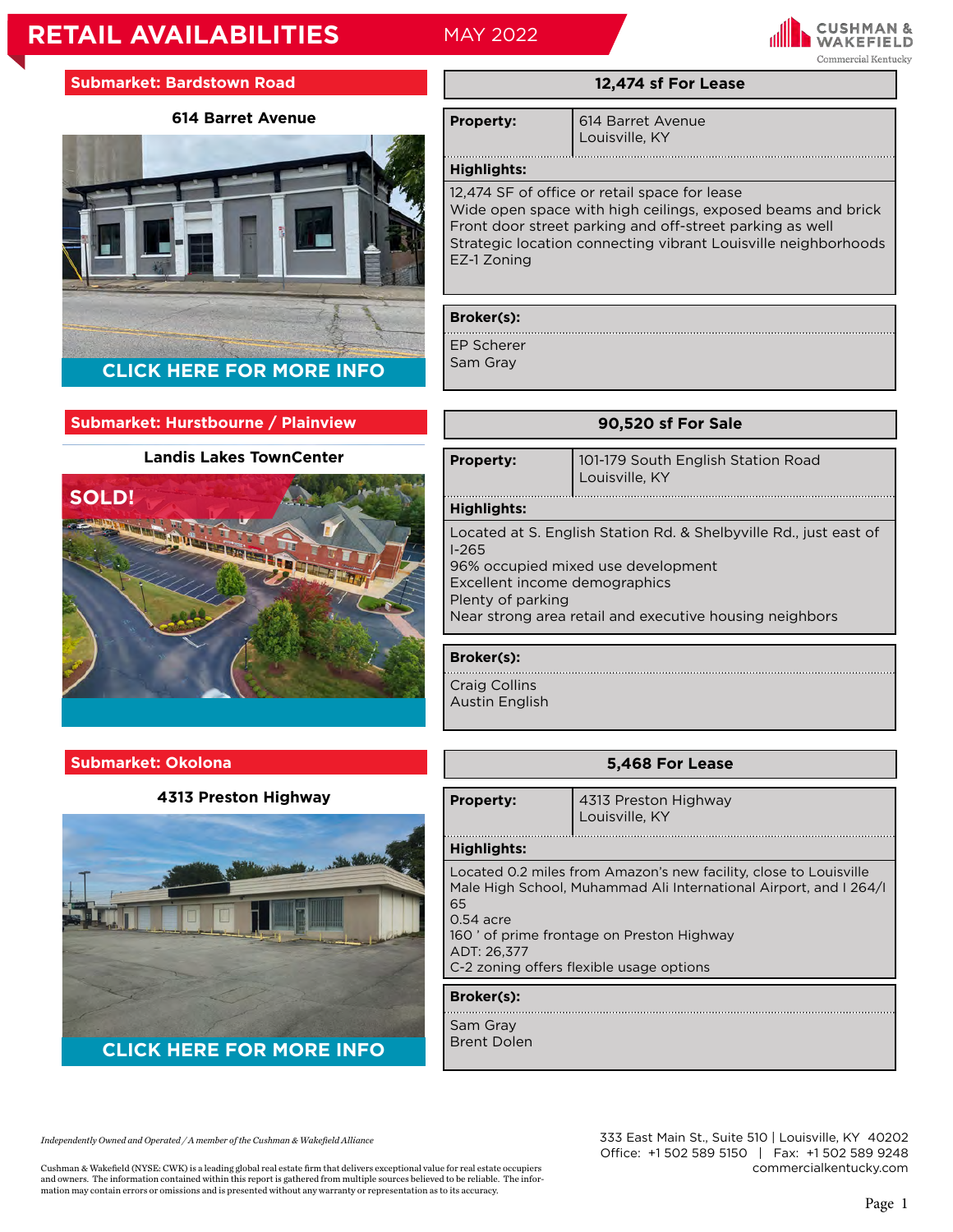

#### **Submarket: St. Matthews / Crescent Hill**

#### **Richlawn Center**



#### **Submarket: St. Matthews / Crescent Hill**

#### **970 Breckenridge Lane - The Springs**



#### **Submarket: Valley Station**



| 2,510 sf For Sale                                               |                        |  |
|-----------------------------------------------------------------|------------------------|--|
|                                                                 |                        |  |
| <b>Property:</b>                                                | 8801 Third Street Road |  |
|                                                                 | Louisville, KY         |  |
|                                                                 |                        |  |
| Highlights:                                                     |                        |  |
| 0.92 acres improved with 2,510 sf retail building               |                        |  |
| Property positioned in a dense residential/multifamily area     |                        |  |
| with a traffic count of 12,000 cars a day                       |                        |  |
| Sold with restrictions in place, contact agent for more details |                        |  |
|                                                                 |                        |  |
|                                                                 |                        |  |
|                                                                 |                        |  |
| Broker(s):                                                      |                        |  |

#### 

Sam English Sam Gray

Cushman & Wakefield (NYSE: CWK) is a leading global real estate firm that delivers exceptional value for real estate occupiers commercialkentucky.com and owners. The information contained within this report is gathered from multiple sources believed to be reliable. The information may contain errors or omissions and is presented without any warranty or representation as to its accuracy.

## **Up to 2,400 sf For Lease**

**Property:** 4141-4149 Shelbyville Road Louisville, KY **Highlights:**

Highly visible Shelbyville Road frontage in desirable St. Matthews location Traffic counts near 50,000 per day Walmart Grocery outlot center Parking at front door

#### **Broker(s):**

Craig Collins

#### **3,000 sf For Lease**

## **Property:** 970 Breckenridge Lane Louisville, KY **Highlights:** End cap space available Strong demographics and excellent traffic counts Front door parking Located at Breckenridge Lane and I-264 in front of Hobby Lobby, Bed Bath & Beyond and Home Depot

**Broker(s):** . . . . . . . . . . .

Craig Collins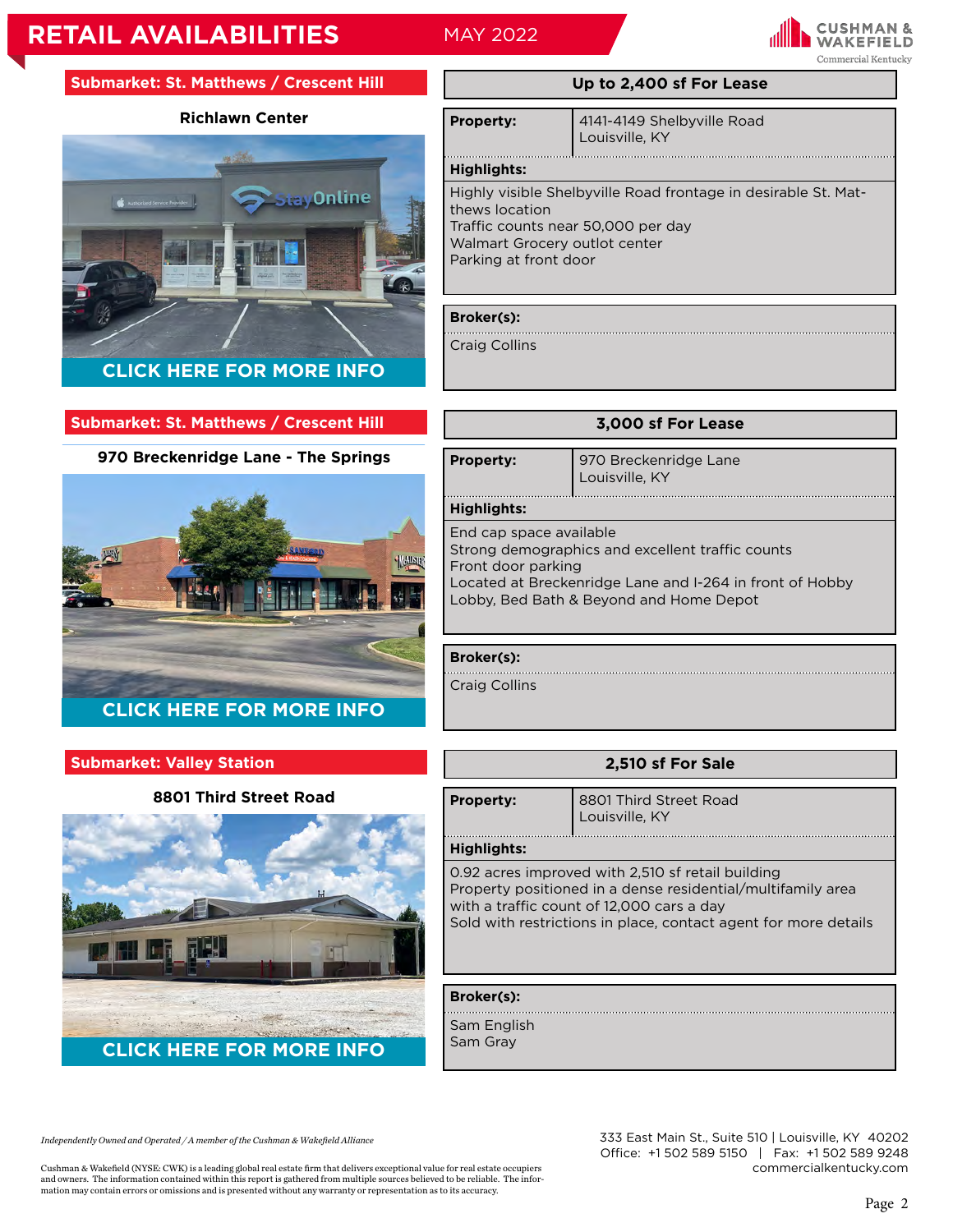

#### **Submarket: Westport Rd / Springhurst**

#### **Springhurst Crossings Shopping Center**



#### **Submarket: Outside Louisville Area**

#### **Village Plaza Shopping Center**



### **Submarket: Outside Louisville Area**



| 22,000 sf For Lease |                                                                                                                                         |  |
|---------------------|-----------------------------------------------------------------------------------------------------------------------------------------|--|
| <b>Property:</b>    | 406 South First Street<br>La Grange, KY                                                                                                 |  |
| <b>Highlights:</b>  |                                                                                                                                         |  |
|                     | Major shopping center in Oldham County with high visibility<br>Under new ownership<br>Two suites available, including one end-cap space |  |

#### **Broker(s):**

Brent Dolen

Cushman & Wakefield (NYSE: CWK) is a leading global real estate firm that delivers exceptional value for real estate occupiers commercialkentucky.com and owners. The information contained within this report is gathered from multiple sources believed to be reliable. The information may contain errors or omissions and is presented without any warranty or representation as to its accuracy.

### *Independently Owned and Operated / A member of the Cushman & Wakefield Alliance* 333 East Main St., Suite 510 | Louisville, KY 40202 Office: +1 502 589 5150 | Fax: +1 502 589 9248

# Page 3

#### **1,920 / 2,400 sf For Lease**

**Property:** 3600 Springhurst Blvd Louisville, KY 

#### **Highlights:**

Inline space available immediately Exceptional area income demographics Less than one mile to I-265 at Westport Rd Strong area retail including Target, Meijer, and Hobby Lobby Four hotels adjacent to the center

#### **Broker(s):**

Craig Collins

#### **7,772 sf For Lease**

| <b>Property:</b>                 | 16 Village Plaza<br>Shelbyville, KY                                                                                                                                             |
|----------------------------------|---------------------------------------------------------------------------------------------------------------------------------------------------------------------------------|
| Highlights:                      |                                                                                                                                                                                 |
| byville, KY<br>Mack Walters Road | Zoning at the property is split between C and C-2<br>Village Plaza Shopping Center is located on US 60 in Shel-<br>Excellent visibility and six points of access from US 60 and |

#### **Broker(s):** . . . . . . . . . .

Craig Collins Brent Dolen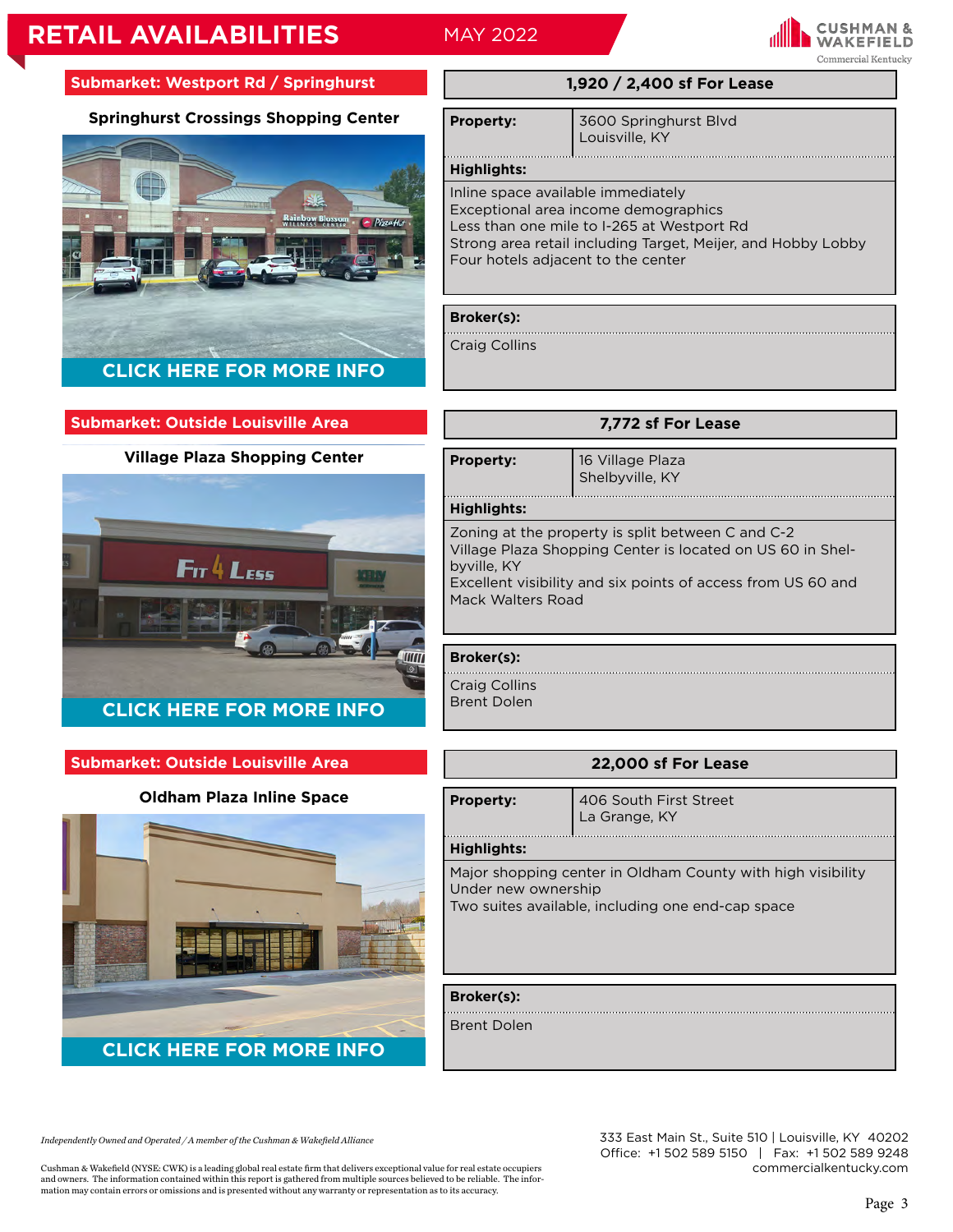

#### **Submarket: Outside Louisville Area**

#### **950 East Lewis & Clark Parkway**



#### **Submarket: Outside Louisville Area**

#### **364 Pinecrest Drive**



## **Submarket: Fern Creek**



| 17.5 acres For Sale                    |                                                                                                                                               |
|----------------------------------------|-----------------------------------------------------------------------------------------------------------------------------------------------|
| <b>Property:</b>                       | 14600 Poplar Lane<br>Louisville, KY                                                                                                           |
| <b>Highlights:</b>                     |                                                                                                                                               |
| family homes                           | Prime location for patio/town home development, or single<br>17.5 acres for sale in Eastern Jefferson County<br>Easy access to I-64 and I-265 |
| Broker(s):                             |                                                                                                                                               |
| Craig Collins<br><b>Austin English</b> |                                                                                                                                               |

*Independently Owned and Operated / A member of the Cushman & Wakefield Alliance* 333 East Main St., Suite 510 | Louisville, KY 40202

Cushman & Wakefield (NYSE: CWK) is a leading global real estate firm that delivers exceptional value for real estate occupiers commercialkentucky.com and owners. The information contained within this report is gathered from multiple sources believed to be reliable. The information may contain errors or omissions and is presented without any warranty or representation as to its accuracy.

### **3,912 sf For Sale**

| <b>Property:</b>                       | 950 East Lewis & Clark Parkway<br>Clarksville, IN                                   |
|----------------------------------------|-------------------------------------------------------------------------------------|
| <b>Highlights:</b>                     |                                                                                     |
| 170 car parking available<br>1.9 acres | 3,900 sf free-standing retail building<br>Visible location and traffic light access |
| Broker(s):                             |                                                                                     |

Sam English Brent Dolen

#### **35,000 sf For Lease**

**Property:** 364 Pinecrest Drive Morehead, KY

35,000 sf retail space for lease Location is visible from I-64 at Flemingsburg Road Highly trafficked area near Morehead University and other area retail, hospitality and public services Signage available

#### **Broker(s):** . . . . . . . . . . .

**Highlights:**

Austin English Craig Collins

Office: +1 502 589 5150 | Fax: +1 502 589 9248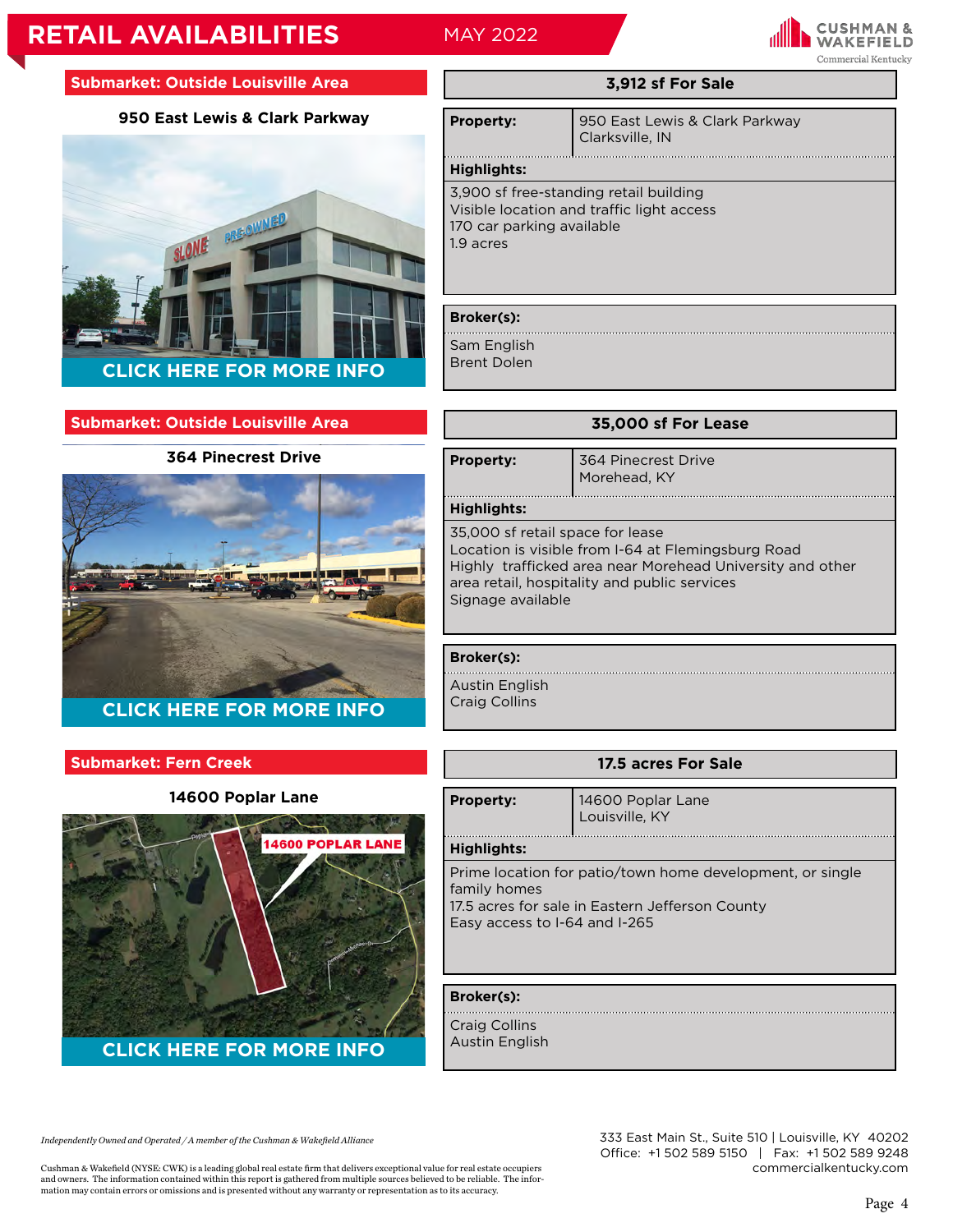

#### **Submarket: Okolona**

#### **3001 Fern Valley Road**



**[CLICK HERE FOR MORE INFO](https://commercialkentucky.com/astro-property-page/?property_id=6303
)**

#### **Submarket: Outside Louisville Area**

#### **3211 East Tenth Street**



## **Submarket: Outside Louisville Area**

**Highway 62 at Vissing Park Road**



| <b>Highlights:</b>                                                                                              |
|-----------------------------------------------------------------------------------------------------------------|
| This property is a 0.90 acre parcel with exceptional front-<br>age to Fern Valley Road                          |
| This is a prime retail opportunity with flexible EZ-1 zoning al-<br>lowing for multiple uses and redevelopments |
| Property to be sold on an "as is - where is" basis with restric-<br>tions in place                              |

Louisville, KY

**0.90 acres For Sale**

**Property:** 3001 Fern Valley Road

#### **Broker(s):**

Sam Gray

Sam English

## **Property:** 3211 East Tenth Street Jeffersonville, IN **Highlights:** 0.93 acres vacant land located behind an active convenience store Zoned C-2 with use restrictions Located off E. 10th Street with access provided by Eastbrook Boulevard **0.93 acres For Sale**

#### **Broker(s):** . . . . . . . . . . . .

Sam English Brent Dolen

| <b>1.20 acres For Sale</b>                                                                                                                                                         |                                                       |  |
|------------------------------------------------------------------------------------------------------------------------------------------------------------------------------------|-------------------------------------------------------|--|
| <b>Property:</b>                                                                                                                                                                   | Highway 62 at Vissing Park Road<br>Jeffersonville, IN |  |
| Highlights:                                                                                                                                                                        |                                                       |  |
| 1.2 acre retail lot for sale<br>Located at signalized intersection at Highway 62 & Vissing<br>Park Rd.<br>Just south of River Ridge Commerce Center, a new Kroger and<br>$1 - 265$ |                                                       |  |
|                                                                                                                                                                                    |                                                       |  |
| Broker(s):                                                                                                                                                                         |                                                       |  |
| Sam English<br><b>Brent Dolen</b>                                                                                                                                                  |                                                       |  |

Cushman & Wakefield (NYSE: CWK) is a leading global real estate firm that delivers exceptional value for real estate occupiers commercialkentucky.com and owners. The information contained within this report is gathered from multiple sources believed to be reliable. The information may contain errors or omissions and is presented without any warranty or representation as to its accuracy.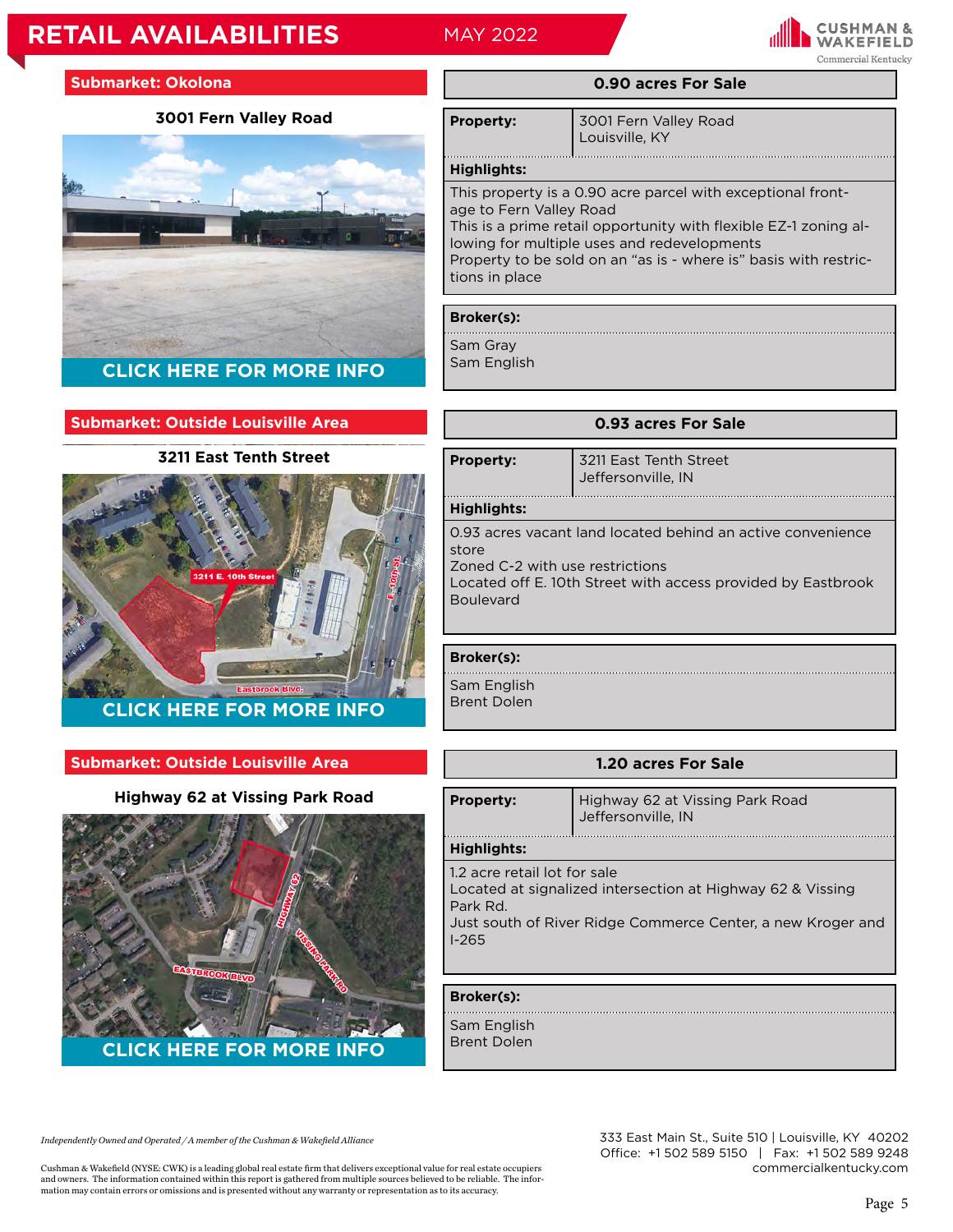

#### **Submarket: Outside Louisville Area**

**Twilight Golf Course**



#### **Submarket: Outside Louisville Area**

#### **4218 Helen Road - Tanner**



## **Submarket: Outside Louisville Area**



#### **19.1 acres For Sale**

**Property:** 5314 E. Highway 62 Jeffersonville, IN

#### **Highlights:**

19.1 acres land parcel Flat terrain, rectangular shape Located between River Ridge and the I-265 interchange Zoned C-2

#### **Broker(s):**

Sam English Brent Dolen

#### **2.63 acres For Sale**

#### **Property:** 4218 Helen Road Jeffersonville, IN **Highlights:** 2.63 acre parcel zoned C-1 Access to Helen Road from the signal at Hwy 62 This is a new interstate exit with enormous growth potential Good visibility from road

#### **Broker(s):** . . . . . . . . . . .

Sam English Brent Dolen

| 11.55 acres For Sale                                                                 |                                                                                                                                                                                                                          |  |
|--------------------------------------------------------------------------------------|--------------------------------------------------------------------------------------------------------------------------------------------------------------------------------------------------------------------------|--|
| <b>Property:</b>                                                                     | 7700 Highway 62<br>Charlestown, IN                                                                                                                                                                                       |  |
| Highlights:                                                                          |                                                                                                                                                                                                                          |  |
| Highway 62<br>acre River Ridge Commerce Park<br>Zoning is C-2 commercial<br>highways | Five improved land parcels are available for sale or lease, all fronting<br>Located on Highway 62 in Jeffersonville directly across from the 6,000<br>Highway 62 leads to the I-265 interchange and the major interstate |  |
|                                                                                      |                                                                                                                                                                                                                          |  |
| Broker(s):                                                                           |                                                                                                                                                                                                                          |  |
| Sam English<br><b>Brent Dolen</b>                                                    |                                                                                                                                                                                                                          |  |

Cushman & Wakefield (NYSE: CWK) is a leading global real estate firm that delivers exceptional value for real estate occupiers commercialkentucky.com and owners. The information contained within this report is gathered from multiple sources believed to be reliable. The information may contain errors or omissions and is presented without any warranty or representation as to its accuracy.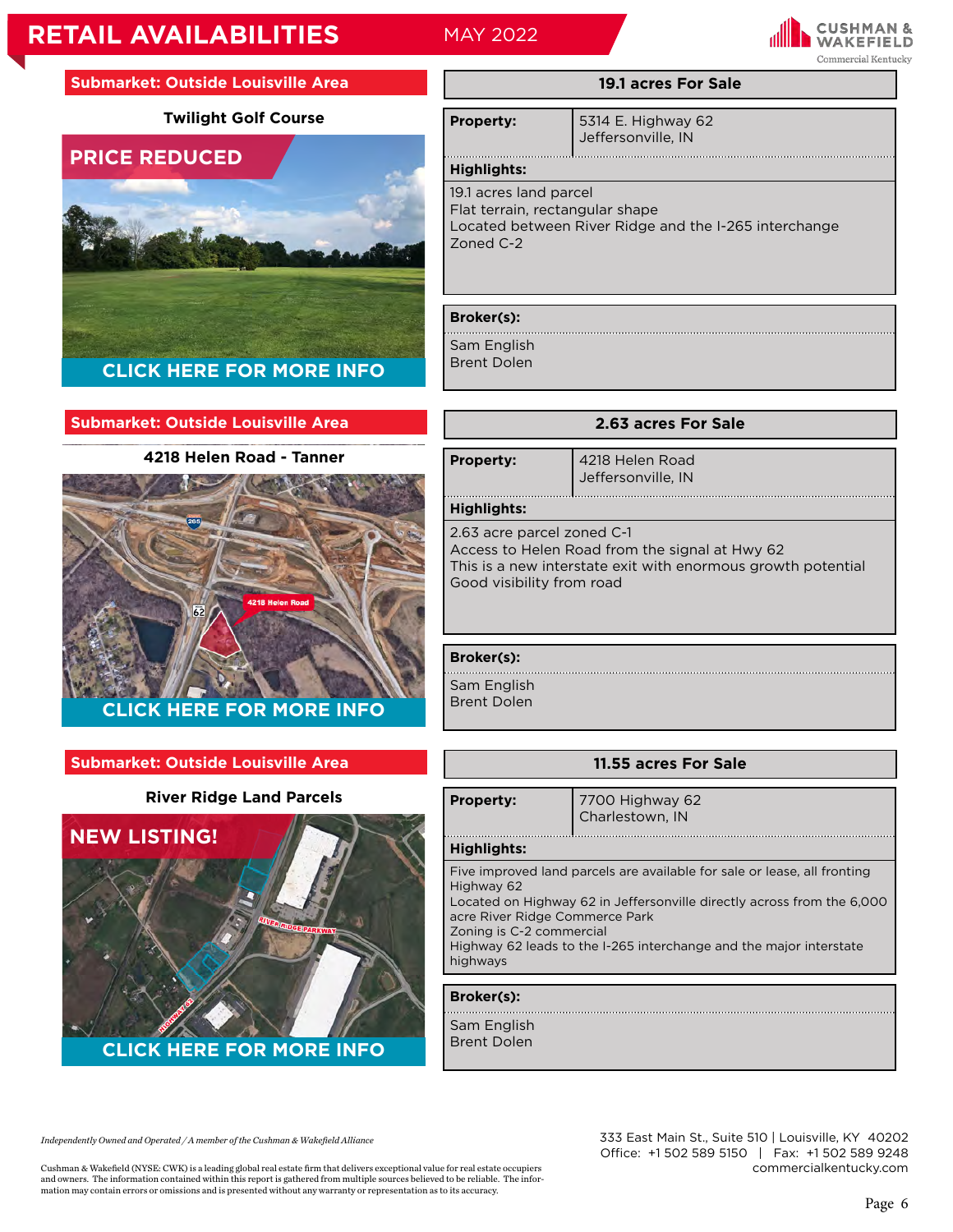**Highlights:**



#### **Submarket: Outside Louisville Area**

#### **Buckner Crossings Land - 15.83 Acres**



**[CLICK HERE FOR MORE INFO](https://commercialkentucky.com/astro-property-page/?property_id=2894
)**

#### **Submarket: Outside Louisville Area**

#### **Buckner Crossings Land - 62 Acres**



## **Submarket: Outside Louisville Area**



# **11.43 acres For Sale Property:** | Highway 160 & I-65 Henryville, IN **Highlights:** Priced to sell! 11.43 acres with I-65 visibility

#### **Broker(s):**

Craig Collins

Cushman & Wakefield (NYSE: CWK) is a leading global real estate firm that delivers exceptional value for real estate occupiers commercialkentucky.com and owners. The information contained within this report is gathered from multiple sources believed to be reliable. The information may contain errors or omissions and is presented without any warranty or representation as to its accuracy.

## 

15.83 acres retail or hospitality in Buckner Crossings Easy access off I-71 via Highway 393 Great visibility with plenty of I-71 frontage

Buckner, KY

**15.83 acres For Sale**

**Property:** | Hwy 393 & I-71

#### **Broker(s):**

Craig Collins

# **62 acres For Sale Property:** | Highway 393 & I-71 Buckner, KY **Highlights:** Up to 62 acres available in Buckner Crossings Great visibility with plenty of Hwy. 393 frontage **Broker(s):** . . . . . . . . . Craig Collins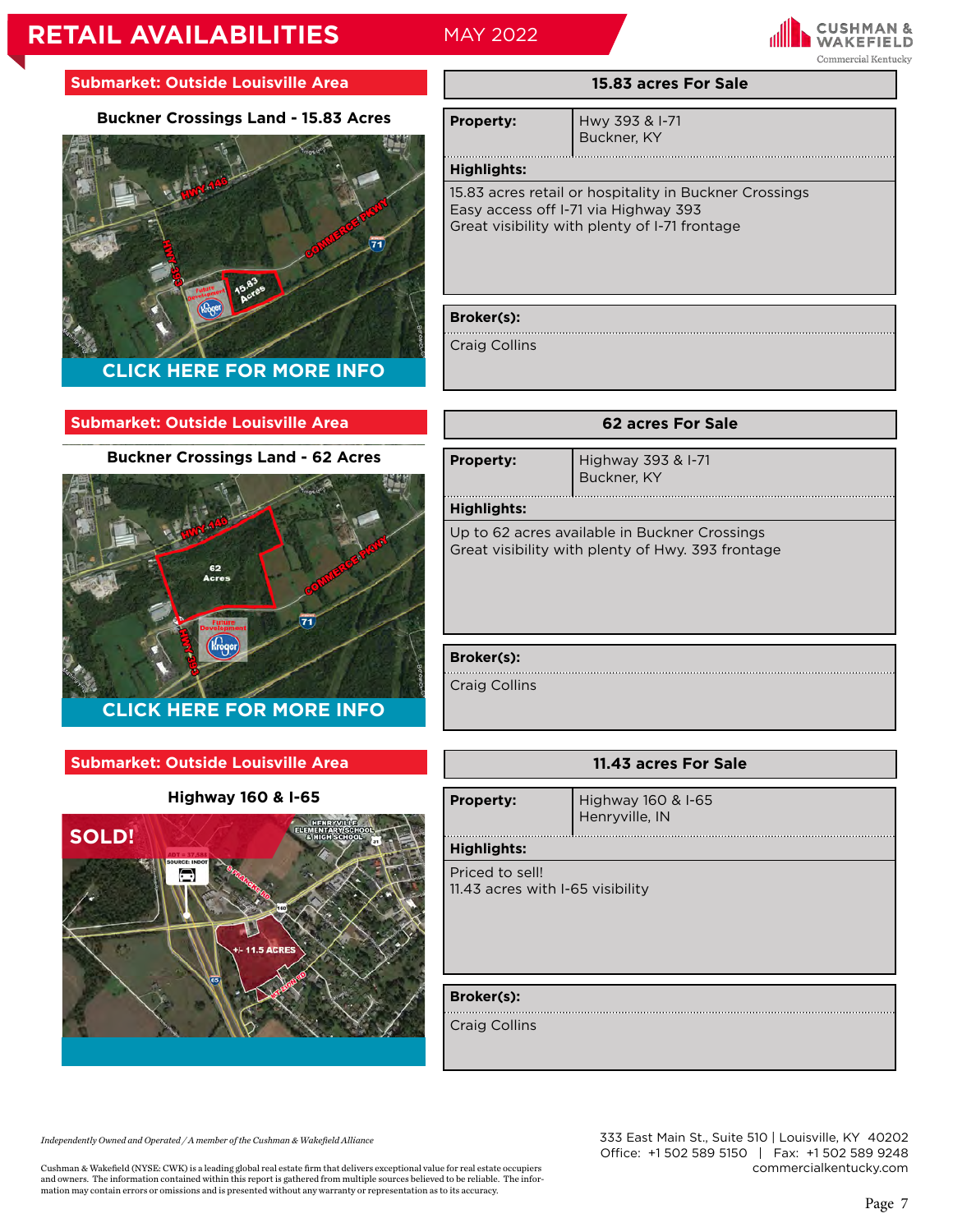**Highlights:**

Built to suit

**Property:** 404 South First Street

**Property:** 1005 Eagle Lake Drive

4 total parcels 0.70 - 4.36 acres

Lawrenceburg, KY

Prime development opportunity off US-127 in Lawrenceburg,

**4.36 acres For Sale**

Owner is willing to divide or combine parcels to fit buyers'

La Grange, KY

Major shopping center in Oldham County with high visibility

**0.75 acres For Lease**

Two blocks off of I-71 on the west side of South First Street

**Broker(s):** Brent Dolen

**Broker(s):** Brent Dolen Blake Scinta

. . . . . . . . . . .

**Highlights:**

Kentucky 20,181 ADT

needs



#### **Submarket: Outside Louisville Area**

#### **Oldham Plaza Outlot Space**



**[CLICK HERE FOR MORE INFO](https://commercialkentucky.com/astro-property-page/?property_id=6120
)**

#### **Submarket: Outside Louisville Area**

#### **Eagle Lake Lots 11-14**



### **Submarket: Outside Louisville Area**





| <b>Property:</b>   | 110 North Bardstown Road<br>Mount Washington, KY                                                                                                      |
|--------------------|-------------------------------------------------------------------------------------------------------------------------------------------------------|
| <b>Highlights:</b> |                                                                                                                                                       |
| Zoned B-2          | 1.57 acres in the heart of Mount Washington<br>Direct access from North Bardstown Road and Snapp Street<br>Close proximity to Mount Washington Bypass |

#### **Broker(s):** . . . . . . . . . . . . . . . . . . .

Sam Gray Sam English

Cushman & Wakefield (NYSE: CWK) is a leading global real estate firm that delivers exceptional value for real estate occupiers commercialkentucky.com and owners. The information contained within this report is gathered from multiple sources believed to be reliable. The information may contain errors or omissions and is presented without any warranty or representation as to its accuracy.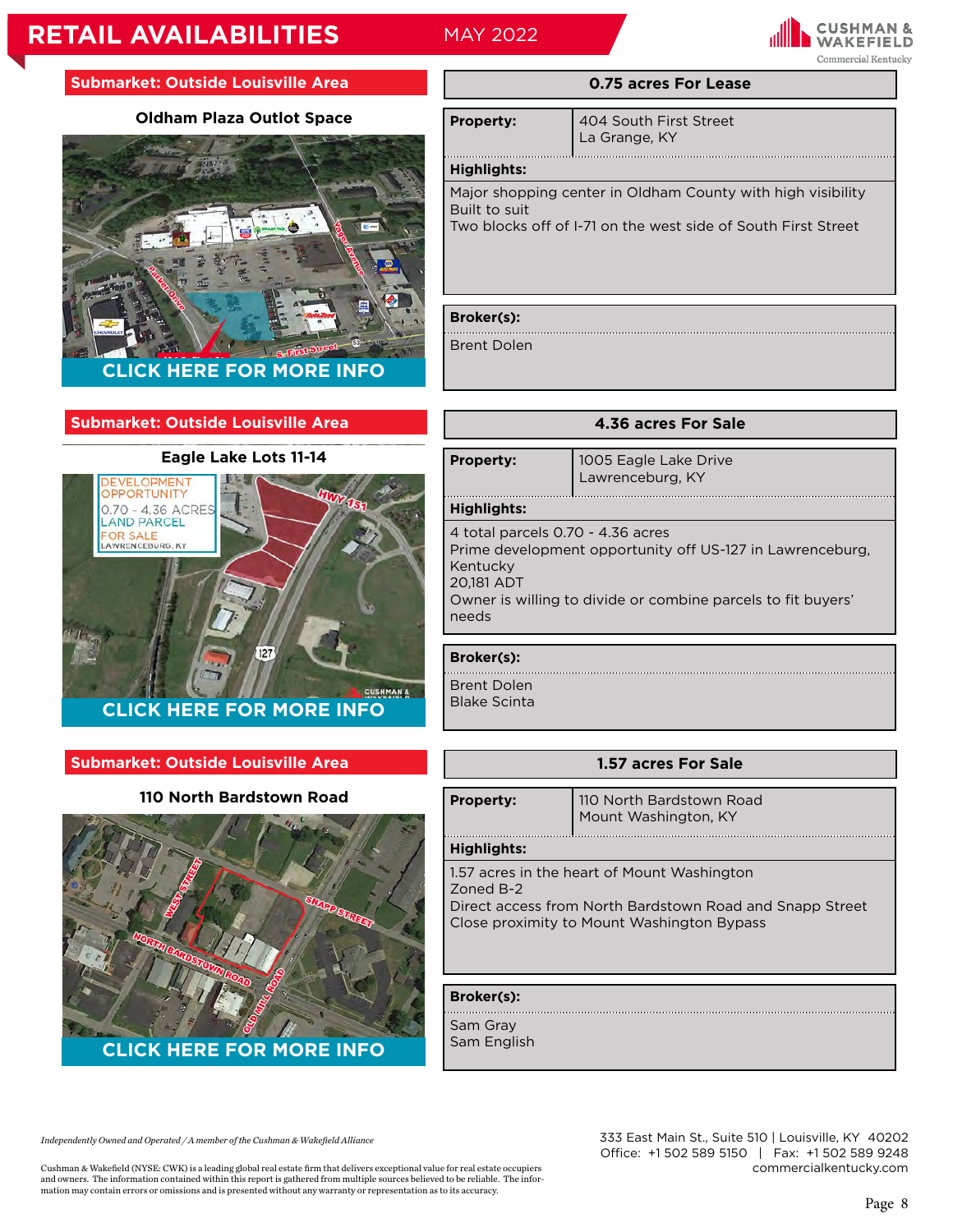

#### **Submarket: Outside Louisville Area**

**Western Avenue - Sonora, KY**



**[CLICK HERE FOR MORE INFO](https://commercialkentucky.com/astro-property-page/?property_id=4372
)**

#### **2.44 acres For Sale**

**Property:** Western Ave. Sonora, KY

#### **Highlights:**

Located at I-65 and Hwy 31 W (exit 81) 2.45 acre interstate service site adjacent to Pilot service center 40,000 ADT at Sonora, KY

#### **Broker(s):**

Brent Dolen Sam English

Cushman & Wakefield (NYSE: CWK) is a leading global real estate firm that delivers exceptional value for real estate occupiers commercialkentucky.com and owners. The information contained within this report is gathered from multiple sources believed to be reliable. The infor-<br>mation may contain errors or omissions and is presented without any warranty or representation